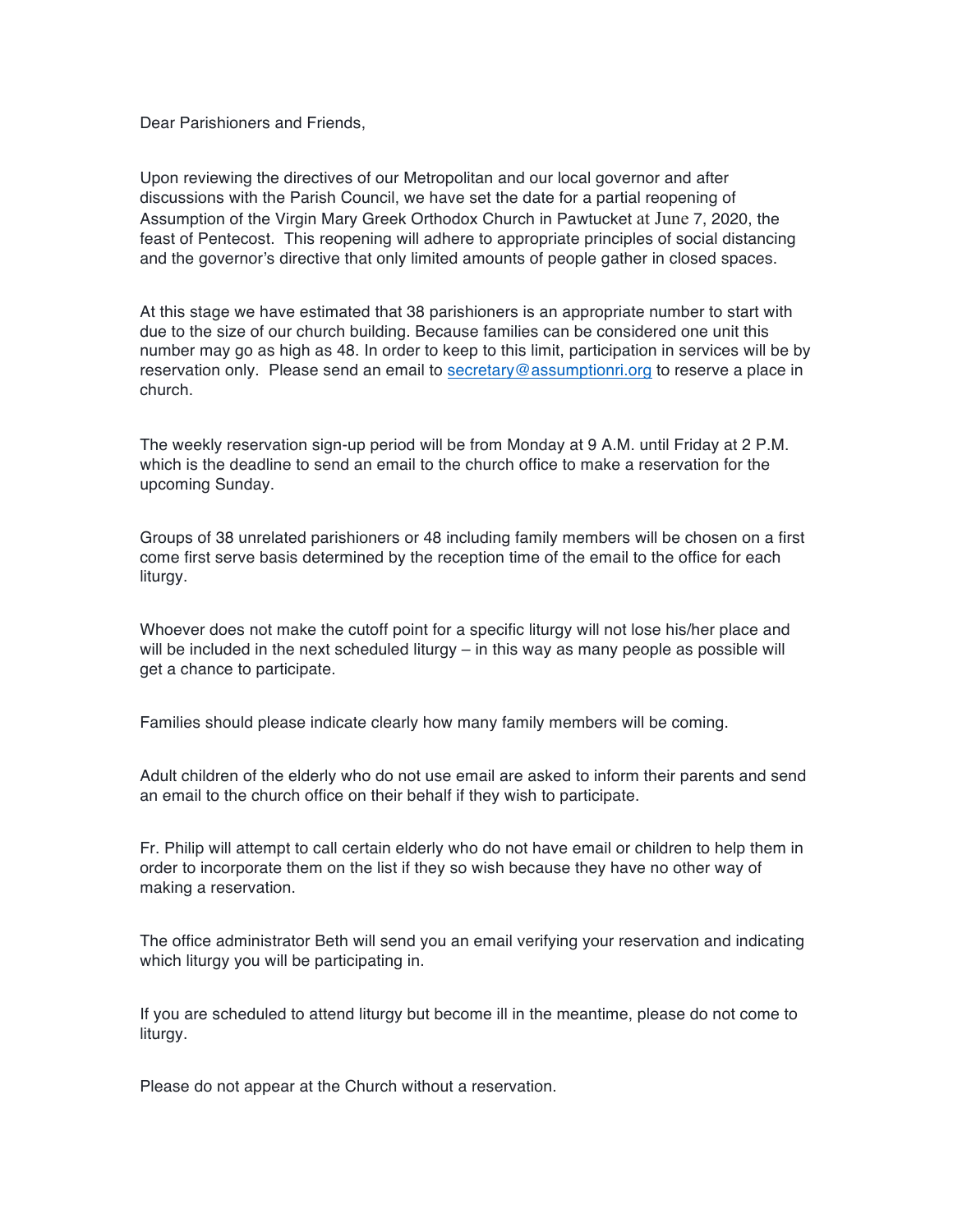Please respect the following directives:

1) All worshippers must wear a mask or face covering.

2) For children between ages 2 and 5, the wearing of a face covering or mask is at the discretion of the child's parent or guardian. Children under the age of 2 should not wear a face covering or mask.

3) Hand sanitizer will be provided in the narthex and will be used upon entering and exiting the church.

4) To appropriately venerate the icons, gospel, and cross, please limit yourselves to a reverent bow of your head.

5) When entering the Church a Parish Council Member serving as an usher will direct you to the designated pews to seat you.

6) Attendees who are not part of the same immediate household must be seated at least 6 feet apart – there will be markers on the pews and the designated Parish Council members will help you with this.

7) Families may sit together in the same pews with no social distancing between them.

8) The Church's main door will remain open during services to allow airflow.

7) Tape will be placed on the floor to provide for spacing for social distancing for the communion and antidoron lines.

8) Holy Communion and the Antidoron will be handed to you by Fr. Philip according to normal Orthodox Church practice during an epidemic as directed by our Metropolitan. The main difference in practice is that you are asked not to wipe your mouth on the communion cloth after receiving communion.

9) Fr. Philip or any priest communing the people will be wearing a face mask during the distribution of communion and the distribution of the Antidoron for the protection of the parishioners.

10) Fr. Philip will distribute the antidoron at the end of the service, please do not kiss his hand or place your hand into the antidoron basket so we may comply with State directives.